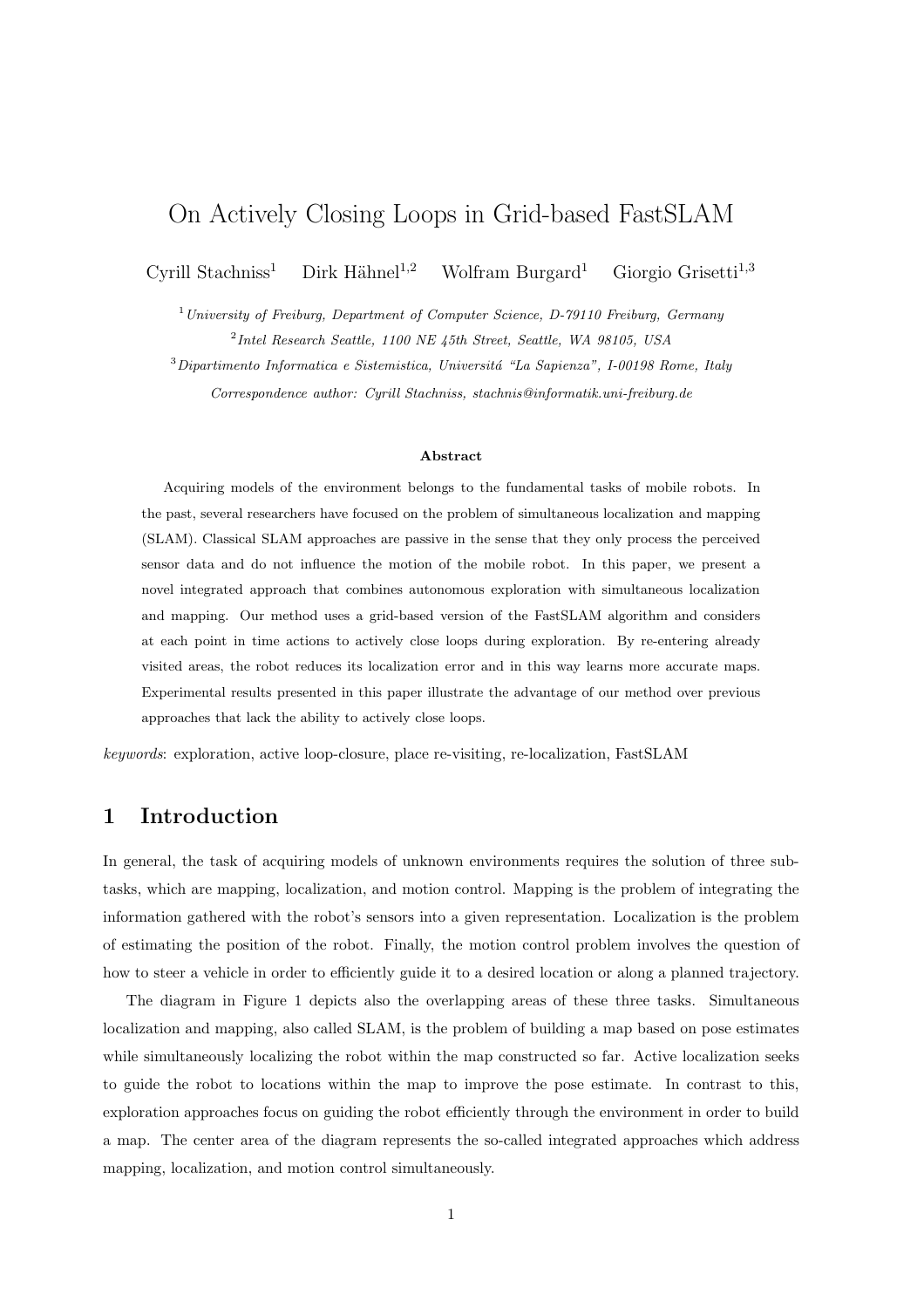

Figure 1: Sub-tasks that need to be solved by a robot in order to acquire accurate models of the environment [14]. The overlapping areas represent combinations of these sub-tasks.



Figure 2: This figure shows two maps obtained from real world data acquired at Sieg Hall, University of Washington. The left image depicts an experiment in which the robot traversed the loop only once before it entered the long corridor. As can be seen, the robot was unable to correctly close the loop, which leaded to an error of 7 degrees in the orientation of the horizontal corridor. In the case in which the robot re-visited the loop, the orientation error was reduced to 1 degree (see right image).

A naive approach to realize an integrated technique which solves all three tasks simultaneously, could be to combine a SLAM algorithm with an exploration procedure. Since exploration strategies often try to cover unknown terrain as fast as possible, they avoid repeated visits to known areas. This strategy, however, is suboptimal in the context of the SLAM problem because the robot typically needs to re-visit places to localize itself again. A good pose estimate is necessary to make the correct data association, i.e., to determine if the current measurements fit into the map built so far. If the robot uses an exploration strategy that avoids multiple visits to the same place, the probability of making the correct associations is reduced. This indicates that combinations of exploration strategies and SLAM algorithms should consider whether it is worth re-entering already covered spaces or to explore new terrain. It can be expected that a system, which takes this decision into account, can improve the quality of the resulting map.

Figure 2 gives an example that illustrates why an integrated approach performing active place revisiting provides better results than approaches that do not consider re-entering known terrain during the exploration phase. In the situation shown in the left image, the robot traversed the loop just once.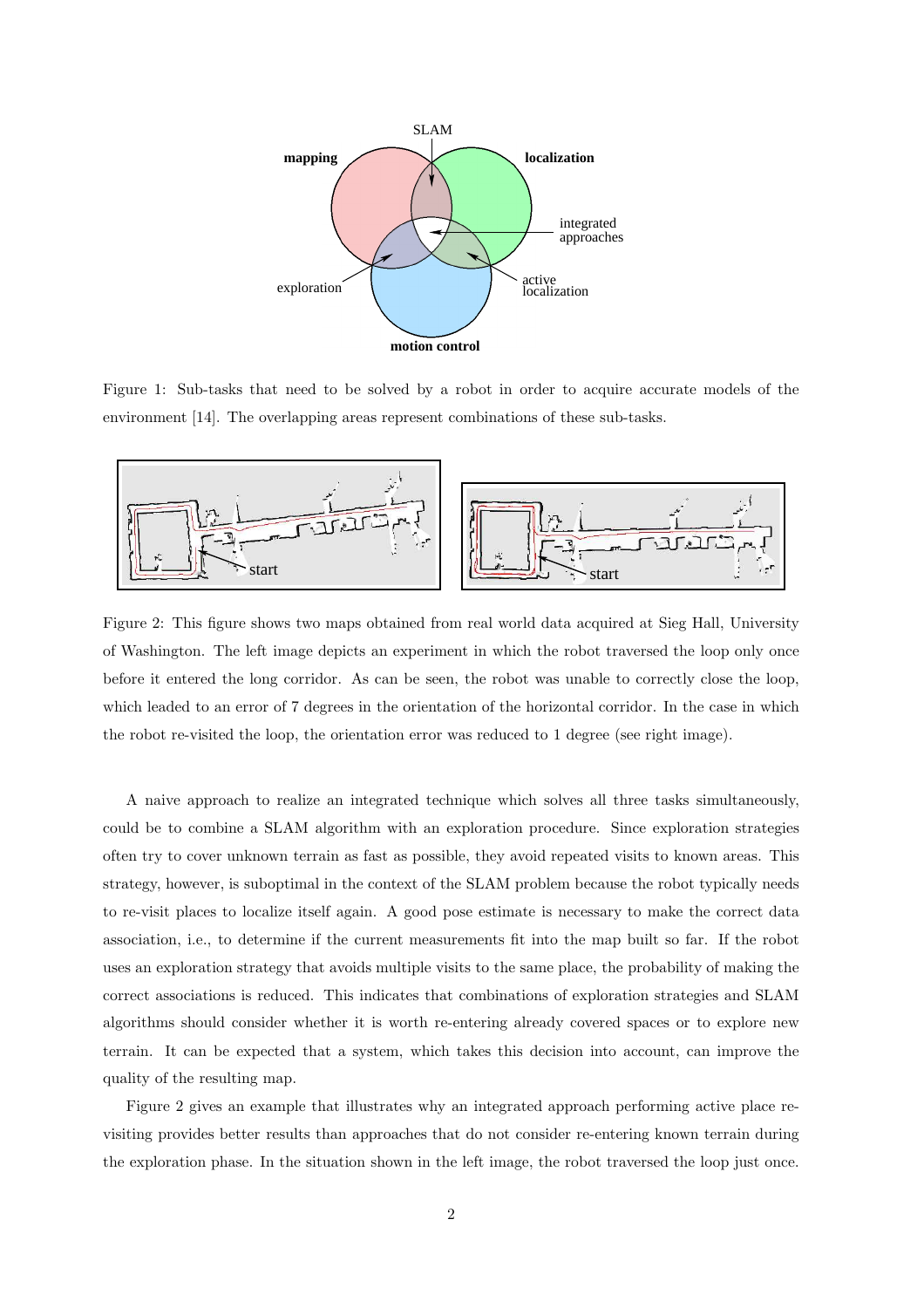The robot was not able to correctly determine the angle between the loop and the straight corridor because it did not collect enough data to accurately localize itself. The second map shown in the right image has been obtained with the approach described in this paper after the robot traveled twice around the loop before entering the corridor. As can be seen from the figure, this reduces the orientation error from approximately 7 degrees (left image) to 1 degree (right image). This example illustrates that the capability to actively close loops during exploration allows the robot to reduce its pose uncertainty during exploration and thus to learn more accurate maps.

The contribution of this paper is an integrated algorithm for generating trajectories to actively close loops during SLAM and exploration. Our algorithm uses a grid-based version of the FastSLAM algorithm and maintains a Rao-Blackwellized particle filter to estimate the map and the trajectory of the robot. Our approach explicitely takes into account the uncertainty about the pose of the robot during the exploration task. Additionally, it reduces the risk that the robot becomes overly confident in its pose when actively closing loops, which is a typical problem of particle filters in this context. As a result, we obtain more accurate maps compared to combinations of SLAM with greedy exploration.

This paper is organized as follows. The next section discusses related work and in Section 3 we then explain the idea of grid-based FastSLAM, the mapping algorithm used throughout this work. In Section 4, we present our integrated exploration technique. We describe how to take into account the pose uncertainty and how to actively close loops. Finally, Section 5 presents experiments carried out on real robots as well as in simulation.

### 2 Related Work

Several previous approaches to SLAM and mobile robot exploration are related to our work. In the context of exploration, most of the techniques presented so far focus on generating motion commands that minimize the time needed to cover the whole terrain [2, 12, 23, 24]. Other methods seek to optimize the view-points of the robot to maximize the expected information gain and to minimize the uncertainty of the robot about grid cells [8, 20]. Most of these techniques, however, assume that the location of the robot is known during exploration. In the area of SLAM, the vast majority of papers focuses on the aspect of state estimation as well as belief representation and update [4, 5, 6, 10, 11, 15, 17, 21]. These techniques, however, are passive and only consume incoming sensor data without explicitely generating controls.

Recently, some techniques have been proposed which actively control the robot during SLAM. For example, Makarenko et al. [14] as well as Bourgault et al. [1] extract landmarks out of laser range scans and use an Extended Kalman Filter to solve the SLAM problem. Furthermore, they introduce a utility function which trades off the cost of exploring new terrain with the utility of selected positions with respect to a potential reduction of uncertainty. The approaches are similar to the work done by Feder *et al.* [7] who consider local decisions to improve the pose estimate during mapping. Sim *et* al. [19] presented an approach in which the robot follows a parametric curve to explore the environment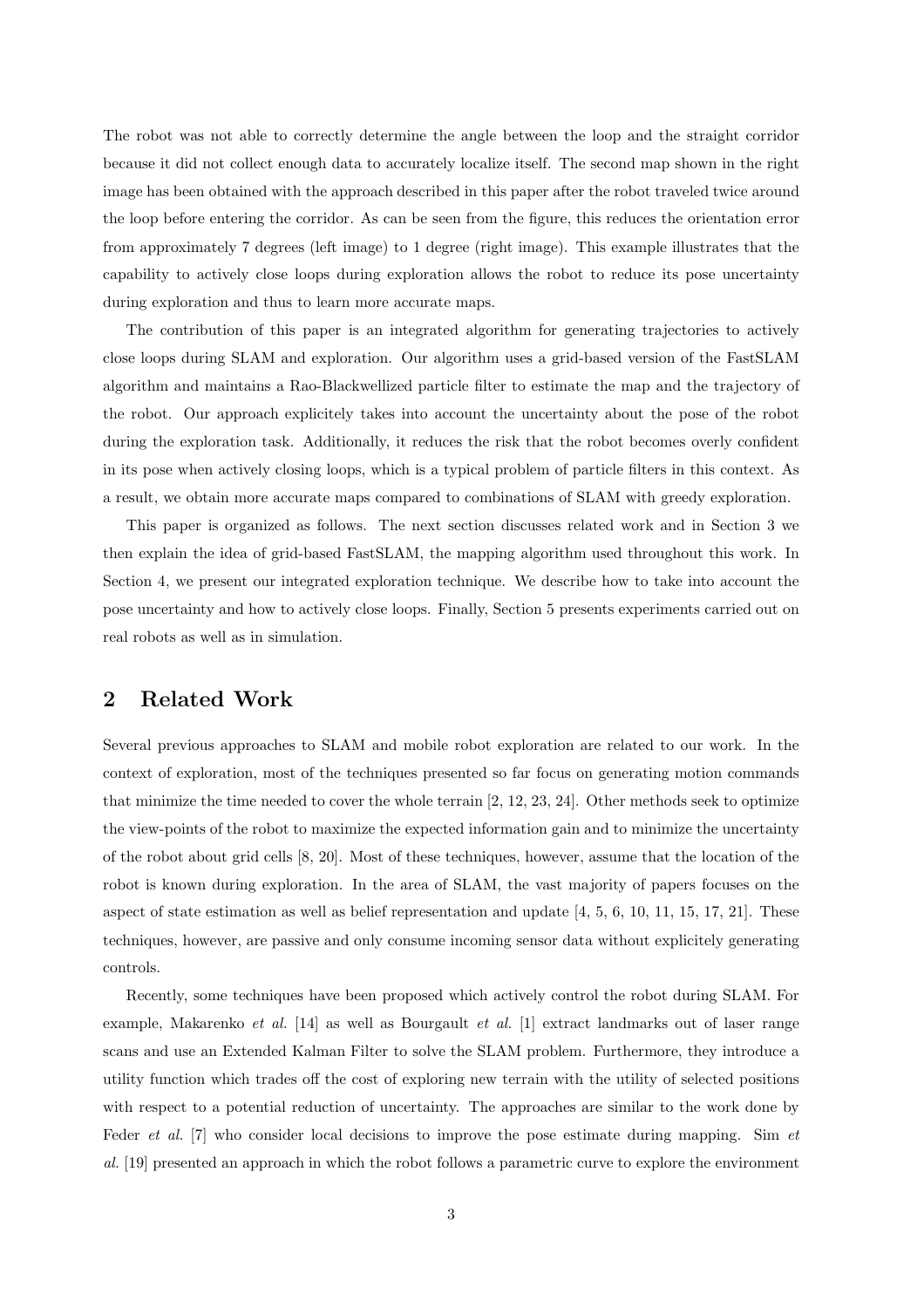and considers place re-visiting actions if the pose uncertainty gets too high. These four techniques integrate the uncertainty in the pose estimate of the robot into the decision process of where to move next. However, they rely on the fact that the environment contains landmarks that can be uniquely determined during mapping.

In contrast to this, the approach presented in this paper makes no assumptions about distinguishable landmarks in the environment. It uses raw laser range scans to compute accurate grid maps. It considers the utility of re-entering known parts of the environment and following an encountered loop to reduce the uncertainty of the robot in its pose. In this way, the resulting maps become highly accurate.

## 3 Grid-Based FastSLAM

To estimate the map of the environment, we use a highly efficient variant of the FastSLAM algorithm [15], which itself is an extension of the Rao-Blackwellized particle filter for simultaneous localization and mapping proposed by Murphy et al. [5]. FastSLAM uses a set of weighted particles to represent the full posterior  $p(x_{1:t}, m \mid z_{1:t}, u_{0:t-1})$  about the map m of the environment and the trajectory  $x_{1:t}$  of the robot given a sequence of observations  $z_{1:t}$  up to time t and the odometry measurements  $u_{0:t-1}$ . The key idea of the Rao-Blackwellized particle filter for SLAM is to separate the estimation of the trajectory of the robot from the map estimation process

$$
p(x_{1:t}, m \mid z_{1:t}, u_{0:t-1}) = p(x_{1:t} \mid z_{1:t}, u_{0:t-1}) p(m \mid x_{1:t}, z_{1:t}, u_{0:t-1}) \tag{1}
$$

$$
= p(x_{1:t} | z_{1:t}, u_{0:t-1}) p(m | x_{1:t}, z_{1:t}), \qquad (2)
$$

where Eq.  $(2)$  is obtained from Eq.  $(1)$  by assuming that m is independent of the odometry measurements  $u_{0:t-1}$  given all the poses  $x_{1:t}$  of the robot and the corresponding observations  $z_{1:t}$ .

To estimate the first term of Eq. (2), namely the posterior  $p(x_{1:t} | z_{1:t}, u_{0:t-1})$ , FastSLAM uses a particle filter. This filter estimates the trajectory of the robot based on the odometry information and the observed laser range data similar to Monte-Carlo localization [3].

Estimating the full posterior about the map and poses of the robot can be done efficiently since the quantity  $p(m \mid x_{1:t}, z_{1:t})$  can be computed analytically once  $x_{1:t}$  and  $z_{1:t}$  are known. By assuming that laser range finders provide accurate range observations and given one knows the poses of the robot while obtaining these observations, a grid map can be directly computed using ray-casting operations. As a result, each of the samples represents a possible trajectory of the robot and additionally maintains an individual map which is updated upon "mapping with known poses" [16] according to its own pose estimate.

One of the most common particle filtering algorithms is the Sampling Importance Resampling (SIR) filter. FastSLAM incrementally processes the observations and the odometry readings as they are available and updates the set of samples representing the posterior about the map and the trajectory of the vehicle. The overall process can be summarized by the following four steps: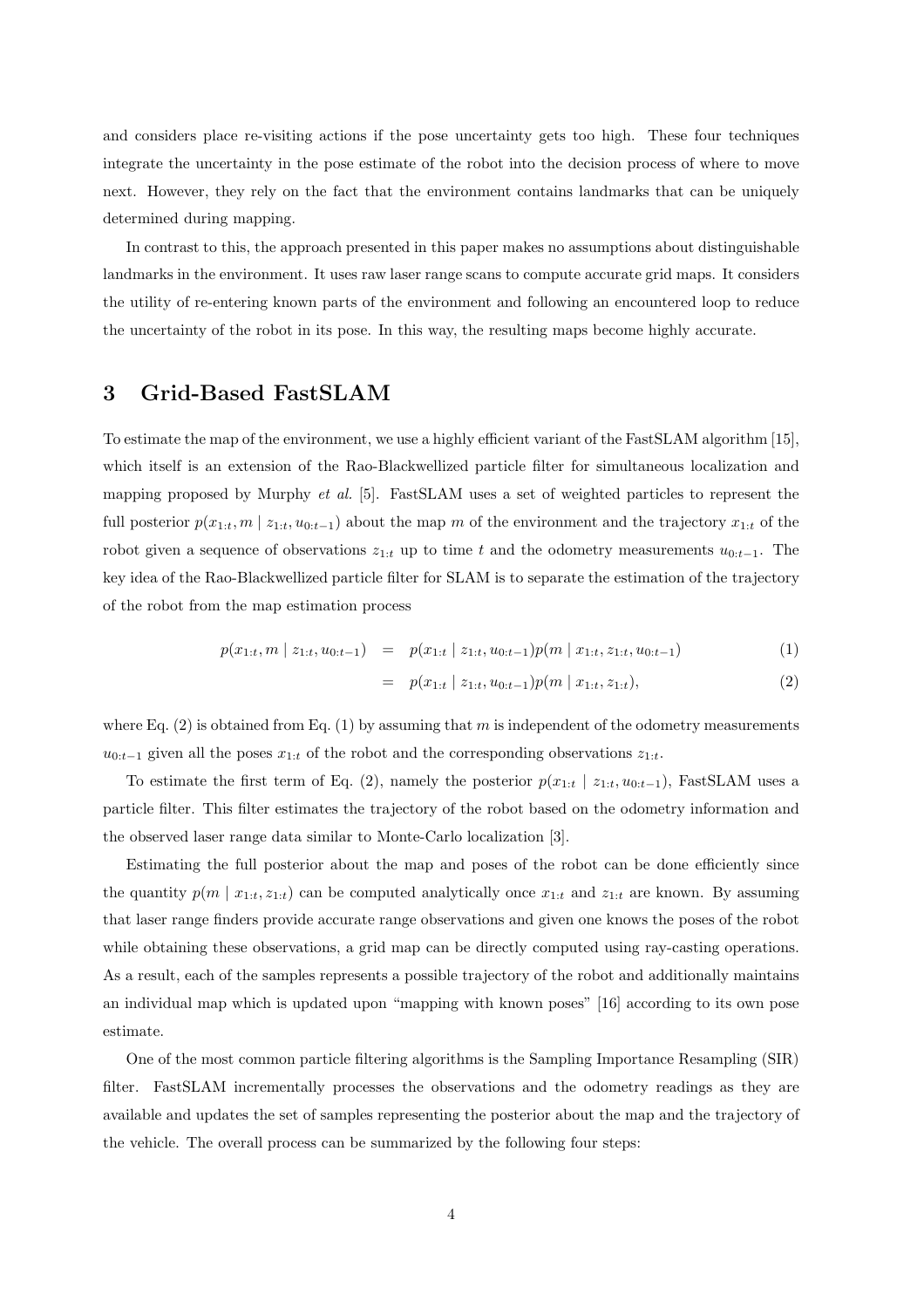

Figure 3: Example for three particles used within FastSLAM to represent  $p(x_{1:t}, m \mid z_{1:t}, u_{0:t-1})$ . Each particle estimates the trajectory of the robot and maintains an individual map which is updated according to the estimated trajectory.

- 1. Sampling: The next generation of particles is obtained from the current generation, by sampling from a proposal distribution  $\pi$ . The motion model of the robot is often used as the proposal.
- 2. Importance Weighting: An individual importance weight  $\omega$  is assigned to each particle. The weights account for the fact that the proposal distribution  $\pi$  in general is not equal to the true distribution of successor states. In our filter, the weight of each particle is proportional to the likelihood  $p(z_t | m, x_t)$  of the most recent observation given the map m associated with this particle and the corresponding pose  $x_t$ .
- 3. Resampling: Particles with a low importance weight  $\omega$  are typically replaced by samples with a high weight. This step is necessary since only a finite number of particles are used to approximate a continuous distribution. Furthermore, resampling allows to apply a particle filter in situations in which the true distribution differs from the proposal.
- 4. Map Estimating: For each particle, the corresponding map estimate is updated based on the obtained observation and the pose represented by that particle.

The FastSLAM algorithm used throughout this paper computes grid maps. It applies a scanmatching procedure to compute highly accurate odometry data and uses this corrected odometry in the prediction step of the particle filter [11]. In this way, the number of particles can be reduced so that even maps of large environments can be constructed online. An example for such a filter is illustrated in Figure 3. It depicts three particles with the individually estimated trajectories and the maps updated according to the estimated trajectory. In the depicted situation, the robot closed a loop and the different particles produced different maps. Particle 1 generated an quite accurate pose estimate, whereas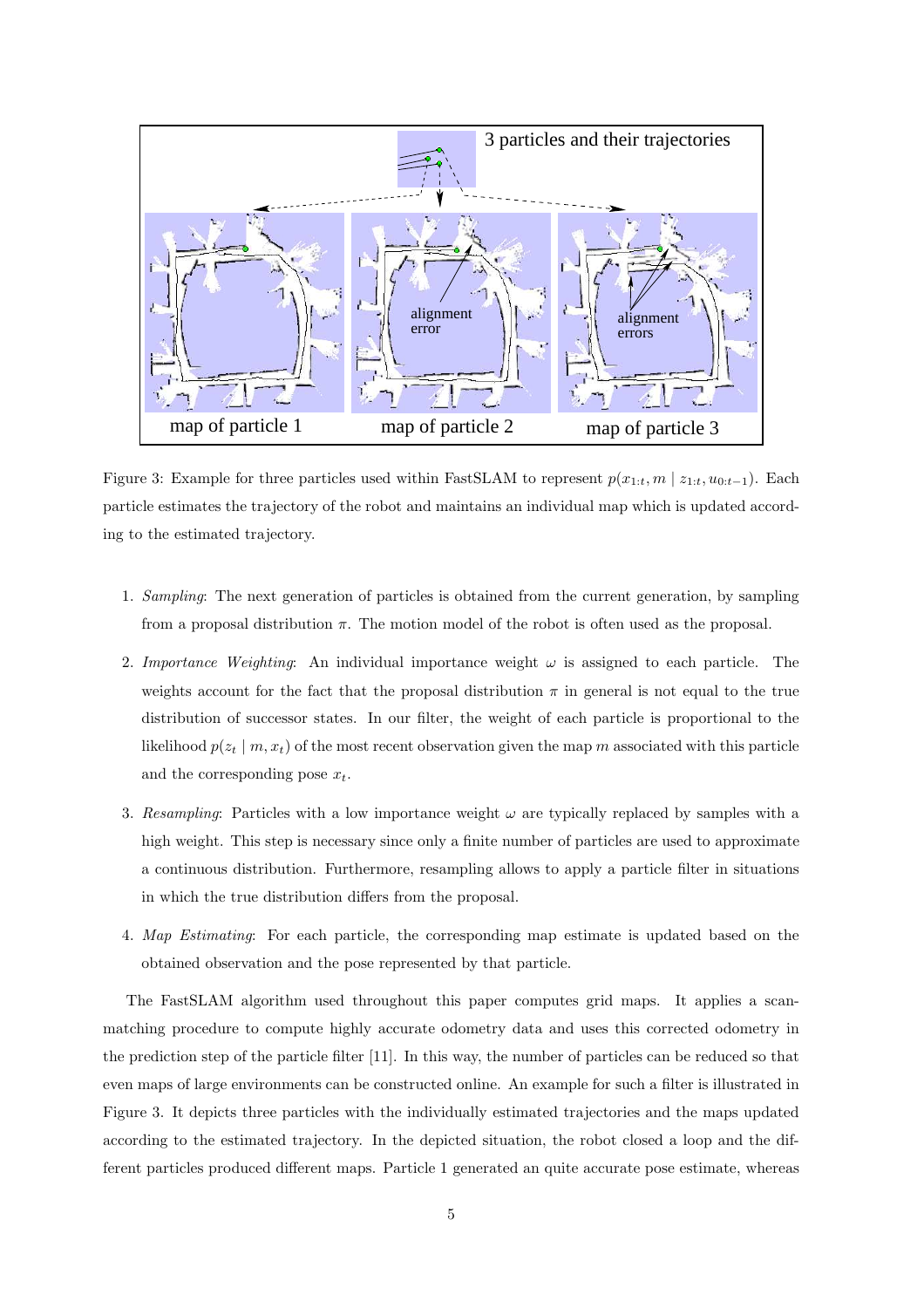particles 3 yields big alignments errors. Therefore, particle 1 will get a much higher importance weight compared to particle 3. The weight of particle 2 will by between the weight of particle 1 and 3 because its alignment error is smaller than the one of particle 3 but bigger than the one of particle 1.

Note that adapting the map discretization leads to only minor changes in the resulting trajectory. Generally, the finer the resolution, the more precise is typically the pose estimate and therefore the resulting map. However, our observation is that as long as the grid resolution is reasonable small, it mainly influences the execution time of the algorithm and the memory requirements. Typically, the grid resolution is set values between 5cm and 15cm.

In the following section, we describe how to actively close loops during exploration in order to obtain accurate grid maps using the FastSLAM algorithm.

# 4 Exploration With Active Loop-Closing for FastSLAM

During FastSLAM, whenever the robot explores new terrain, all samples have more or less the same importance weight, since the most recent measurement is typically consistent with the part of the map constructed from the immediately preceding observations. As a result, the uncertainty of the particle filter increases. As soon as it re-enters known terrain, however, the maps of some particles are consistent with the current measurement and some are not. Accordingly the weights of the samples differ largely. Due to the resampling step, the uncertainty about the pose of the robot usually decreases. One typical example is shown in Figure 4. In the two left images, the robot explores new terrain and the uncertainty of the sample set increases. In the right image, the robot travels through known terrain and unlikely particles have vanished.

Note that this effect is much smaller if the robot just moves backward a few meters to re-visit previously scanned areas. This is because each map associated with a particle is generally locally consistent. Inconsistencies mostly arise when the robot re-enters areas explored some time ago. Therefore, visiting places seen further back in the history has a stronger effect on the differences between the importance weights and typically also on the reduction of uncertainty compared to places recently observed.

#### 4.1 Detecting Opportunities to Close Loops

The key idea of our approach is to identify opportunities for closing loops during terrain acquisition. Here, closing a loop means actively re-entering the known terrain and following a previously traversed path. To determine whether there exists a possibility to close a loop we consider two different representations of the environment. In our current system, we associate with particle s an occupancy grid map  $m^{[s]}$  and a topological map  $\mathcal{G}^{[s]}$ , both of which are updated while the robot is performing the exploration task. In the topological map  $\mathcal{G}^{[s]}$ , the vertices represent positions visited by the robot. The edges represent the trajectory corresponding to the particle s. To construct the topological map, we initialize it with one node corresponding to the starting location of the robot. Let  $x_t^{[s]}$  be the pose of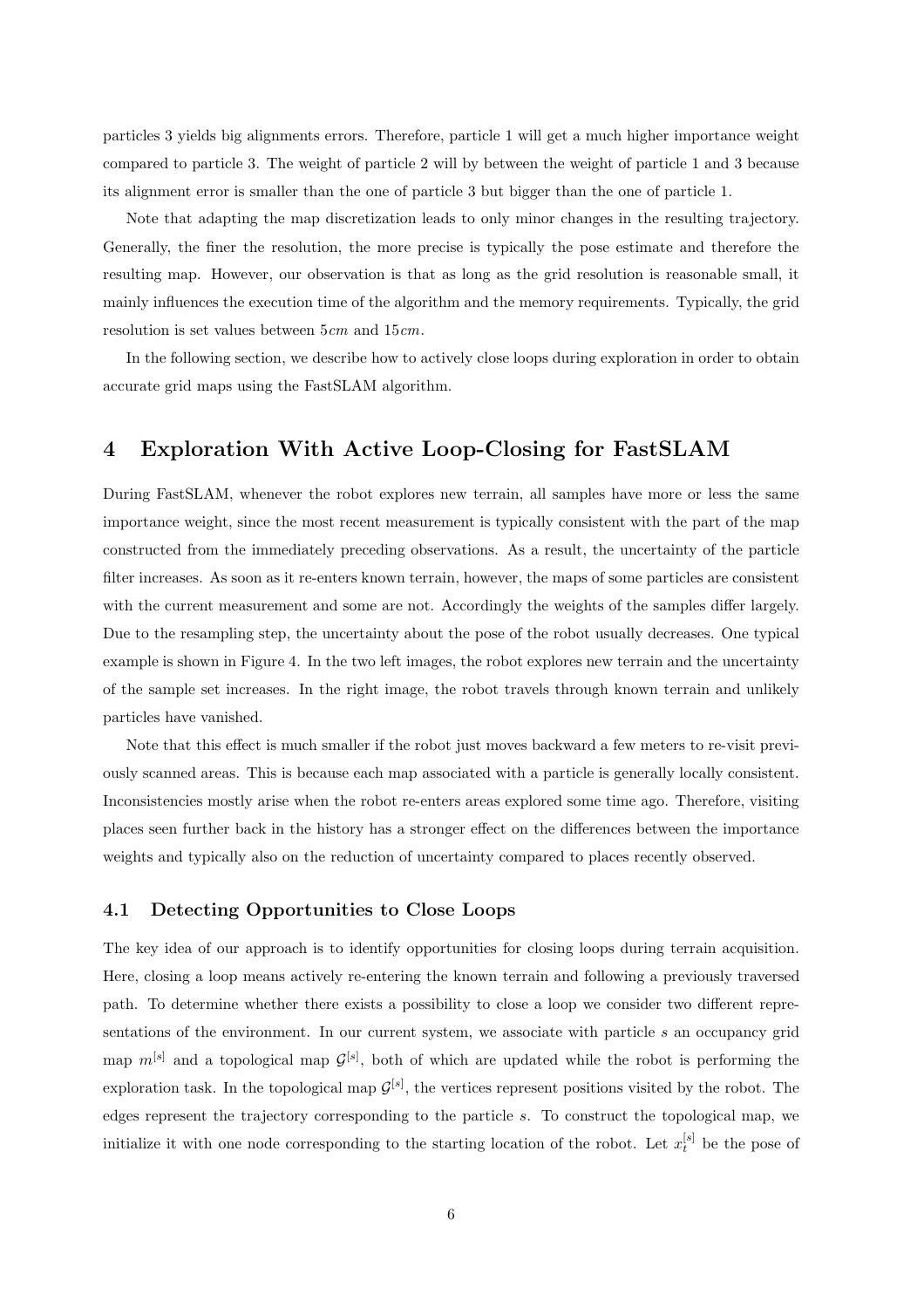

Figure 4: Evolution of a particle set and the map of the particle  $s^*$  at three different time steps. In the two left images, the vehicle traveled through unknown terrain, so that the uncertainty increased. In the right image, the robot re-entered known terrain so that samples representing unlikely trajectories vanished.

particle s at the current time step t. We add a new node at  $x_t^{[s]}$  to  $\mathcal{G}^{[s]}$  if the distance between  $x_t^{[s]}$  and all other nodes in  $\mathcal{G}^{[s]}$  exceeds a threshold c (here set to 2.5m) or if none of the other nodes in  $\mathcal{G}^{[s]}$  is visible from  $x_t^{[s]}$ :

$$
\forall n \in nodes(\mathcal{G}^{[s]}) \quad : \quad \left[dist_{m^{[s]}}(x_t^{[s]}, n) > c \quad \vee \quad not\_visible_{m^{[s]}}(x_t^{[s]}, n)\right]. \tag{3}
$$

Whenever a new node is created, we also add an edge from this node to the most recently visited node. To determine whether or not a node is visible from another node, we perform a ray-casting operation in the occupancy grid  $m^{[s]}$ .

Figure 5 depicts such a graph for one particular particle during different phases of an exploration task. In each image, the topological map  $\mathcal{G}^{[s]}$  is printed on top of metric map  $m^{[s]}$ . To motivate the idea of our approach, we would like to refer the reader to the left image of this figure. Here, the robot was almost closing a loop. This can be detected by the fact that the length of the shortest path between the current pose of the robot and previously visited locations in the topological map  $\mathcal{G}^{[s]}$  was large, whereas it was small in the grid-map  $m^{[s]}$ .

Thus, to determine whether or not a loop can be closed, we compute for each sample s the set  $\mathcal{I}(s)$ of positions of interest which contains all nodes that are close to the current pose  $x_t^{[s]}$  of particle s based on the grid map  $m^{[s]}$ , but are far away given the topological map  $\mathcal{G}^{[s]}$  of s

$$
\mathcal{I}(s) = \{x_{t'}^{[s]} \in nodes(\mathcal{G}^{[s]}) \mid dist_{m^{[s]}}(x_{t'}^{[s]}, x_t^{[s]}) < c_1 \land dist_{\mathcal{G}^{[s]}}(x_{t'}^{[s]}, x_t^{[s]}) > c_2\}.
$$
\n
$$
(4)
$$

Here,  $dist_{\mathcal{M}}(x_1, x_2)$  is the length of the shortest path from  $x_1$  to  $x_2$  given the representation M. The distance between two nodes in  $\mathcal{G}^{[s]}$  is given by the length of the shortest path between both nodes, whereas the length of a path is computed by the sum over the lengths of the traversed edges. Depending on the number of nodes in  $\mathcal{I}(s)$ , this distance information can be efficiently computed using either the  $A^*$  algorithm or Dijkstra's algorithm. The terms  $c_1$  and  $c_2$  are constants that must satisfy the constraint  $c_1 < c_2$ . In our current implementation, the values of these constants are  $c_1 = 6m$  and  $c_2 = 20m$ .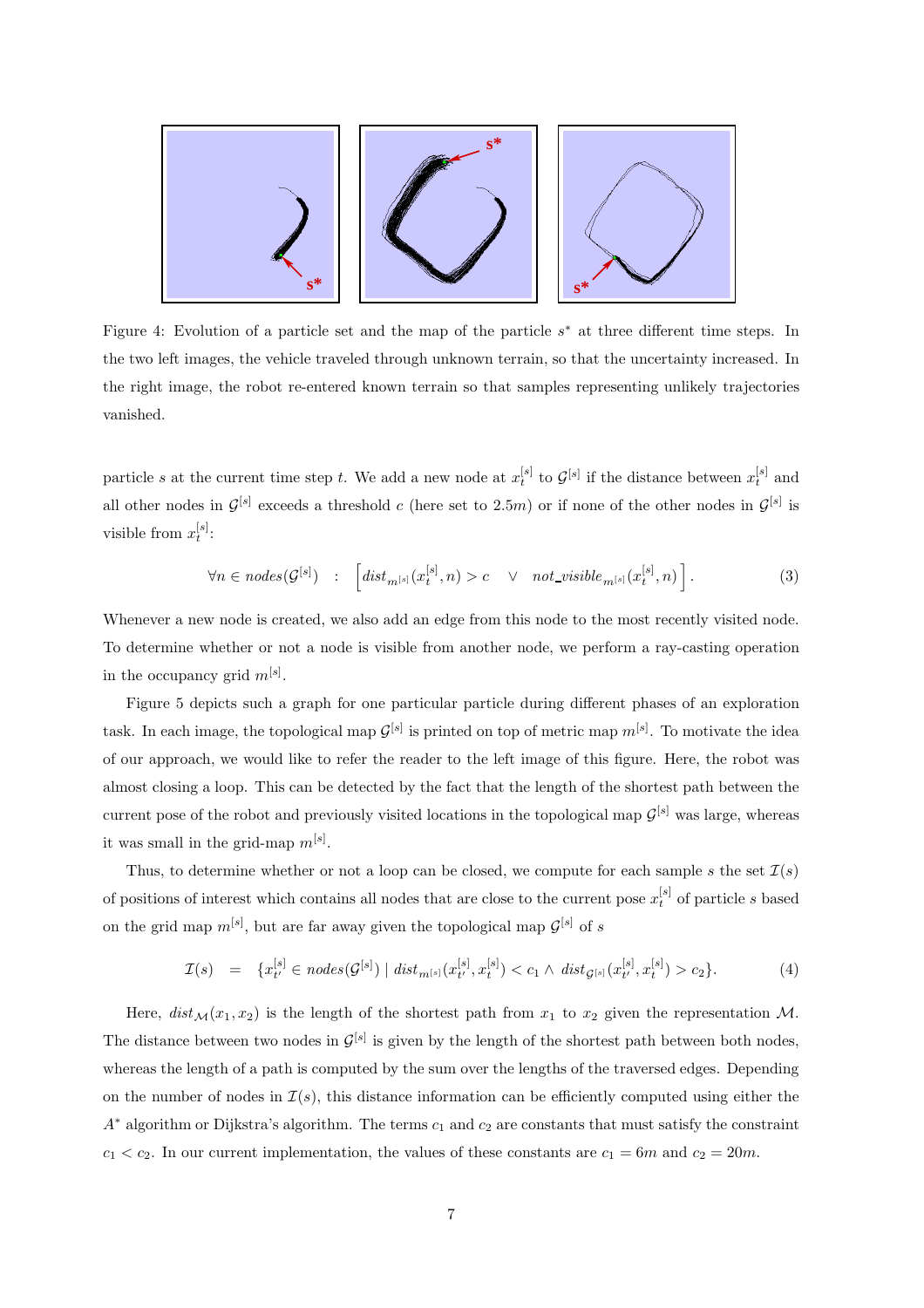

Figure 5: The red dots and lines in these three image represent the nodes and edges of  $\mathcal{G}^{[s]}$ . In the left image,  $\mathcal{I}(s)$  contained two nodes (indicated by the arrows) and in the middle image the robot closed the loop until the pose uncertainty is reduced. After this, it continued with the acquisition of unknown terrain (right image).

If  $\mathcal{I}(s) \neq \emptyset$ , there exist so-called shortcuts from the current pose  $x_t^{[s]}$  represented by the corresponding particle to the positions in  $\mathcal{I}(s)$ . These shortcuts represent edges that would close a loop in the topological map  $\mathcal{G}^{[s]}$ . The left image of Figure 5 illustrates a situation in which a robot encounters the opportunity to close a loop since  $\mathcal{I}(s)$  contains two nodes which is indicated by two arrows. The key idea of our approach is to use such shortcuts whenever the uncertainty of the robot in its pose becomes too large. The robot then re-visits portions of the previously explored area and in this way reduces the uncertainty in its position.

To determine the most likely movement allowing the robot to follow a previous path of a loop, one in principle has to integrate over all particles and consider all potential outcomes of that particular action. Since this would be too time consuming for online-processing, we consider only the particle  $s^*$  with the highest accumulated logarithmic observation likelihood:

$$
s^* = \underset{s}{\text{argmax}} \sum_{i=1}^t \log p(z_i \text{ midm}^{[s]}, x_i^{[s]}). \tag{5}
$$

If  $\mathcal{I}(s^*) \neq \emptyset$ , we choose the node  $x_{t_e}$  from  $\mathcal{I}(s^*)$  which is closest to  $x_t^{[s^*]}$ 

$$
x_{t_e} = \underset{x \in \mathcal{I}(s^*)}{\text{argmin}} \, dist_{m^{[s^*]}}(x_t^{[s^*]}, x). \tag{6}
$$

In the sequel,  $x_{t_e}$  is denoted as the *entry point* at which the robot has the possibility to close a loop.  $t_e$ corresponds to the last time the robot was at the node  $x_{t_e}$ .

Note that it can happen that the particle  $s^*$  is far away from representing the correct pose estimate. In such a situation, the robot sometimes computes a path, which cannot be traversed in practice. The robot will follow this path until it recognizes that it is blocked and then will abort the loop closing behavior.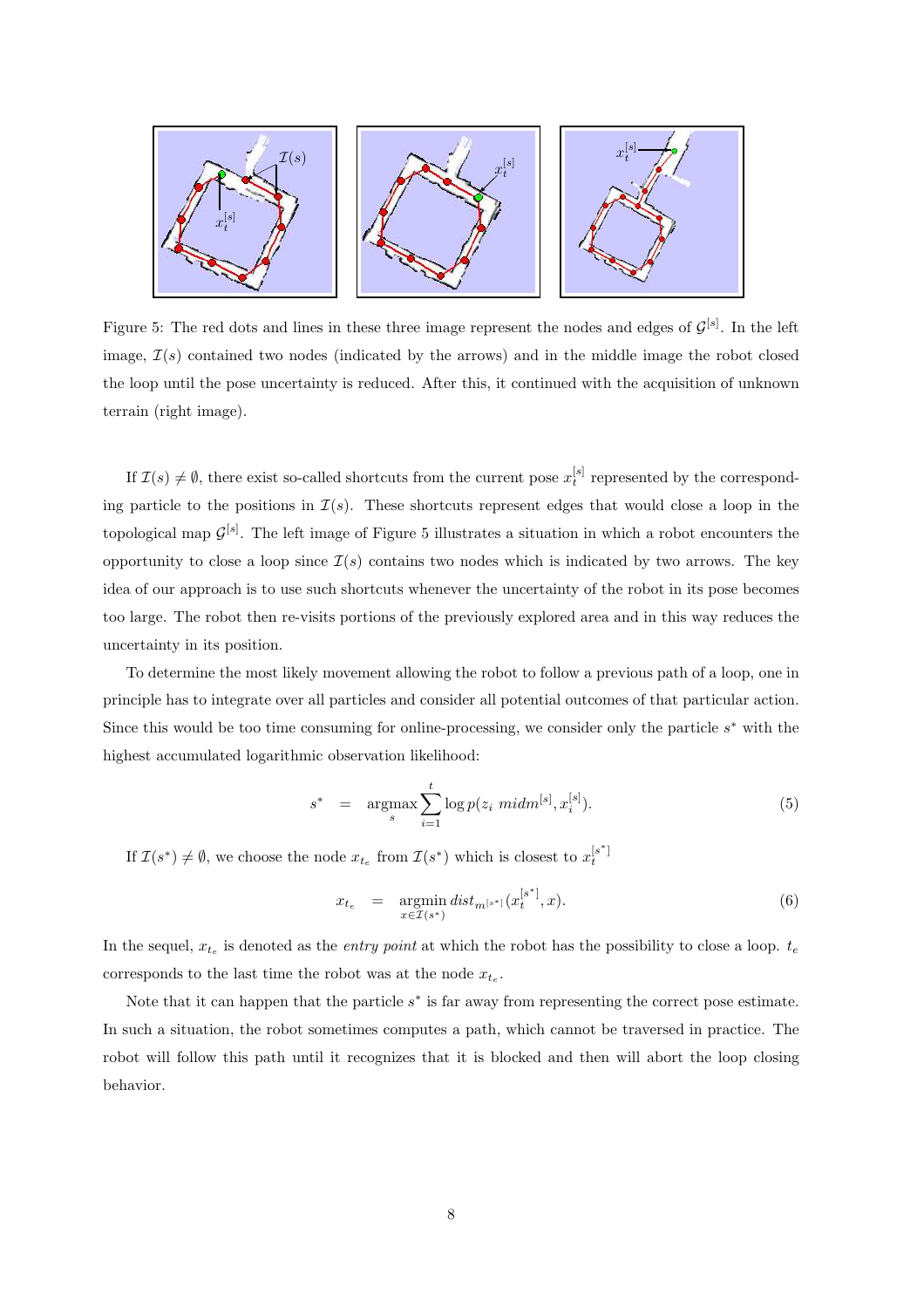

Figure 6: The particle depletion problem: A robot traveled through the inner loop several times (left image). After this, the diversity of hypotheses about the trajectory outside the inner loop had decreased too much (middle image) and the robot is unable to close the outer loop correctly (right image).

#### 4.2 Stopping the Loop-Closing Process

To determine whether or not the robot should activate the loop-closing behavior, our system constantly monitors the uncertainty  $\mathcal{H}(t)$  about the robot's pose at the current time step. The necessary condition for starting the loop-closing process is the existence of an entry point  $x_{t_e}$  and that  $\mathcal{H}(t)$  exceeds a given threshold. Once the loop-closing process has been activated, the robot approaches  $x_{t_e}$  and then follows the path taken after previously arriving at  $x_{t_e}$ . During this process, the uncertainty in the pose of the vehicle typically decreases because the robot is able to localize itself in the map built so far and unlikely particles vanish.

Furthermore, we have to define a criterion for deciding when the robot actually has to stop following a loop. A first attempt could be to introduce a threshold and to simply stop the trajectory following behavior as soon as the uncertainty becomes smaller than a given threshold. This criterion, however, can be problematic especially in the case of nested loops. Suppose the robot encounters the opportunity to close a loop that is nested within an outer and so far unclosed loop. If it eliminates all of its uncertainty by repeatedly traversing the inner loop, particles necessary to close the outer loop may vanish. As a result, the filter diverges and the robot fails to build a correct map (compare Figure 6).

To remedy this so-called particle depletion problem [22], we introduce a constraint on the uncertainty of the robot. Let  $\mathcal{H}(t_e)$  denote the uncertainty of the posterior when the robot visited the entry point last time. Then the new constraint allows the robot to re-traverse the loop only as long as its current uncertainty  $\mathcal{H}(t)$  exceeds  $\mathcal{H}(t_e)$ . If the constraint is violated the robot resumes its terrain acquisition (exploration) process. This constraint is designed to reduce the risk of depleting relevant particles during the loop-closing process. The idea is that by observing the area within the loop, the robot does not obtain any information about the world outside the loop. As a result, the robot cannot reduce the uncertainty  $\mathcal{H}(t)$  in its current posterior below its uncertainty  $\mathcal{H}(t_e)$  when entering the loop since  $\mathcal{H}(t_e)$ is the uncertainty stemming from the world outside the loop.

To better illustrate the importance of this constraint, consider the following example: A robot moves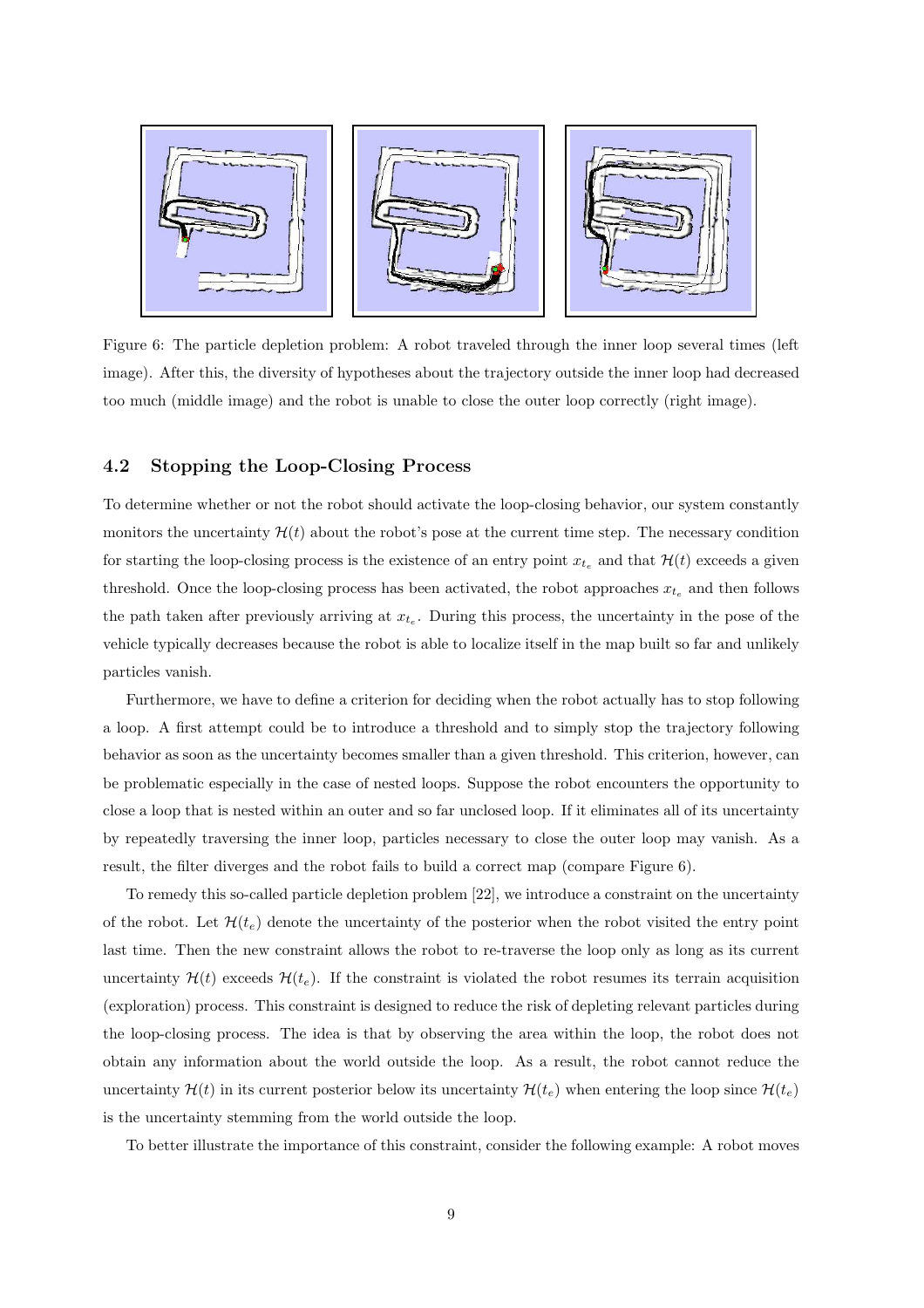from place A to place B and then repeatedly observes B. While it is mapping  $B$ , it does not get any further information about A. Since each particle represents a whole trajectory of the robot, hypotheses representing ambiguities about A will also vanish when reducing potential uncertainties about B. Our constraint reduces the risk of depleting particles representing ambiguities about  $A$  by aborting the loop-closing behavior at B as soon as the uncertainty drops below the uncertainty stemming from A.

Finally, we have to describe how we actually measure the uncertainty in the position estimate. The typical way of measuring the uncertainty of a posterior is to use the entropy. To compute the entropy of a posterior represented by particles, one typically uses a multi-dimensional grid representing the possible (discretized) states. Each cell a in this grid stores a probability which is given by the sum of the normalized weights of the samples corresponding to that cell. The entropy is then computed by summing up  $-p(a) \log p(a)$  of each cell a in that grid.

In the case of multi-modal distributions, however, the entropy does not consider the distance between the different modes. As a result, a set of k different pose hypotheses which are located close by each other leads to the same entropy value than the situation in which k hypotheses are randomly distributed over the environment. The resulting maps, however, would look similar in the first case, but quite different in the second case. In our experiments, we figured out that we obtain better results if we use the volume expanded by the samples instead of the entropy of the posterior. We therefore calculate the pose uncertainty by determining the volume of the oriented bounding box around the particle cloud. A good approximation of the minimal oriented bounding box can be obtained efficiently by a principal component analysis.

Note that the loop-closing process is also aborted after a robot traveled for a long period of time in the same loop in order to avoid a – theoretically possible – endless loop-closing behavior. In all our experiments, however, this problem has never been encountered.

#### 4.3 Reducing the Exploration Time

The experiments presented later on in this paper demonstrate that our uncertainty based stopping criterion is an effective way to reduce the risk of particle depletion. However, it can happen that newly acquired sensor data acquired during loop-closing does not provide a lot of new information for the robot. Moving through such terrain leads to an increased exploration time. Therefore, it would be more efficient to abort the loop-closing in situations in which the new sensor data does not help to identify unlikely hypotheses.

To estimate how well the current set of  $N$  particle represents the true posterior, Liu [13] introduced the effective number of particles  $N_{\text{eff}}$  (also called effective sample size):

$$
N_{\text{eff}}(t) = \frac{1}{\sum_{s=1}^{N} \left(\omega_t^{[s]}\right)^2} \tag{7}
$$

The idea behind this measure is to determine the variance in the importance weights of the particles. Liu uses  $N_{\text{eff}}$  to resample in an intelligent way but it is also useful in the context of active loop-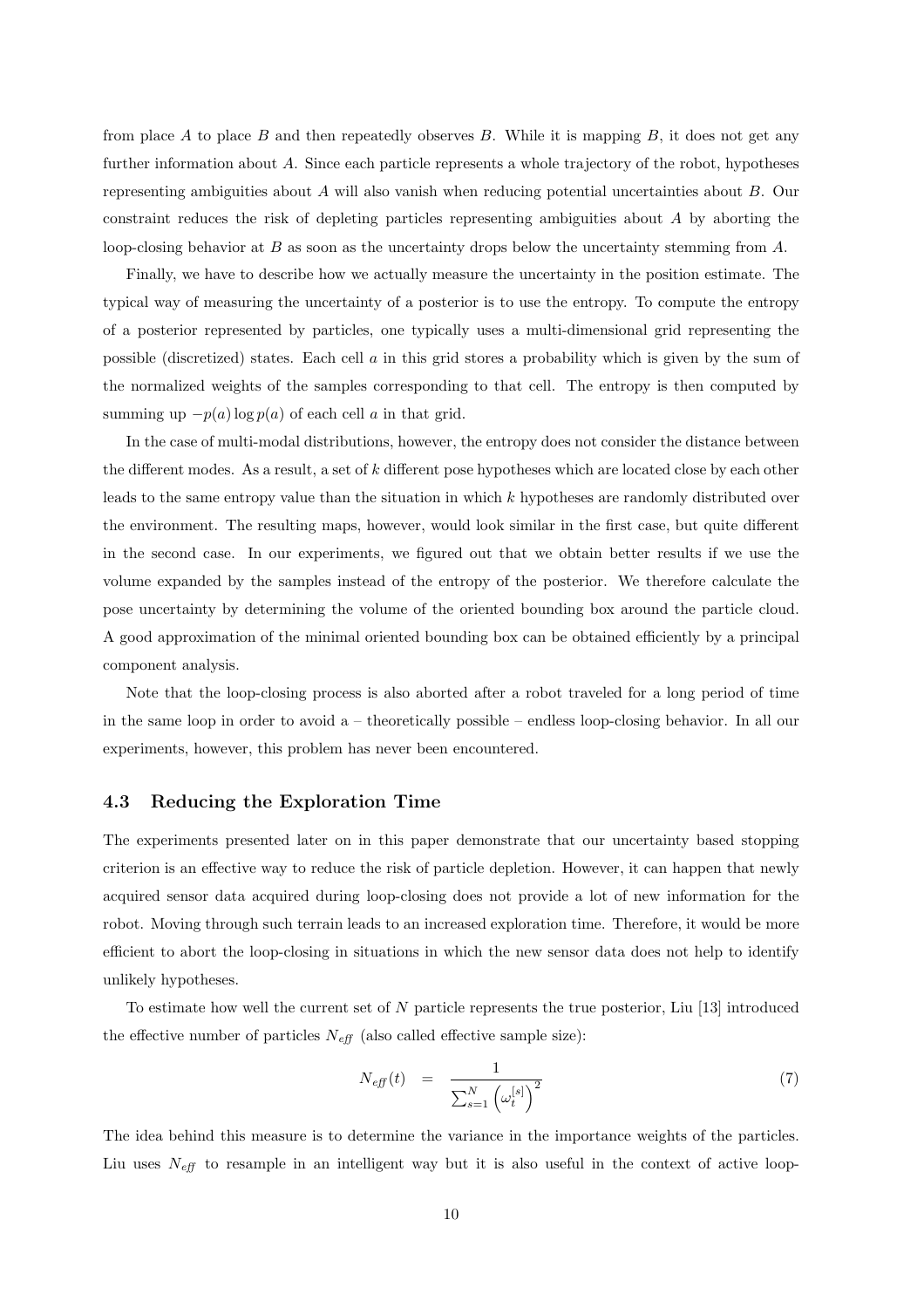closing. We monitor the change of  $N_{\text{eff}}$  over time, which allows us to analyze how the new acquired information affects the filter. If  $N_{\text{eff}}$  stays constant, the new information does not help to identify unlikely hypotheses represented by the individual particles. In that case, the variance in the importance weights of the particles does not change over time. If, in contrast, the value of  $N_{\text{eff}}$  decreases over time, the new information is used to identify that some particles are less likely than others. This is exactly the criterion we need to decide whether or not the loop-closing should be aborted in order to keep the exploration time small. As long as new information helps to identify unlikely particles, we follow the loop. As soon as the observations do not provide any new knowledge about the environment for a period of k time steps, we continue to explore new terrain.

Note that this criterion is optional and in not essential for a successful loop-closing strategy. It can directly be used if the underlying FastSLAM approach applies an adaptive resampling technique<sup>1</sup>. More details on Rao-Blackwellized mapping using adaptive resampling have been published by Grisetti et al. [9]. In the experimental section of this paper, we will demonstrate that  $N_{\text{eff}}$  is a useful criterion in the context of active loop-closing and how it behaves during exploration.

As long as the robot is localized well enough or no loop can be closed, we use a frontier-based exploration strategy [2] to choose target points for the robot. A frontier is any known and unoccupied cell that is an immediate neighbor of an unknown, unexplored cell [24]. By extracting frontiers from a given grid map, one can easily determine potential target locations which lead the robot to so far unknown terrain. To select one of these frontier cells as the next goal location, a common way is to determine the travel cost to each frontier cell. This cost can be computed using Dijkstra's algorithm or a value iteration technique like done in [2]. It has been shown by Koenig and Tovey [12], that for a single robot this strategy yields reasonable short trajectories compared to the theoretically optimal solution. In our current system, we determine frontiers based on the map of the particle  $s^*$ .

A precise formulation of the loop-closing strategy is given by Algorithm 1. In our implementation, this algorithm runs as a background process that is able interrupt the frontier-based exploration procedure.

1: Compute  $\mathcal{I}(s^*)$ 2: if  $\mathcal{I}(s^*) \neq \emptyset$  then begin 3:  $\mathcal{H} \leftarrow \mathcal{H}(t_e)$ 4:  $path \leftarrow x_t^{[s^*]} \cdot shortest\_path_{\mathcal{G}^{[s^*]}}(x_{t_e}, x_t^{[s^*]})$ 5: while  $\mathcal{H}(t) > \mathcal{H} \ \wedge \ \text{var}(N_{\text{eff}}(n-k), \ldots, N_{\text{eff}}(n)) > \epsilon$  do 6:  $robot_follow(path)$ 7: end

#### Algorithm 1: The loop-closing algorithm

<sup>&</sup>lt;sup>1</sup>If no adaptive resampling is used, one needs to monitor the relative change in  $N_{\text{eff}}$  after integrating each measurements, because after each resampling step the weights of all particles are set to  $\frac{1}{N}$ . As a result,  $N_{\text{eff}}$  is always equal to the number N of particles and the variance therefore is zero.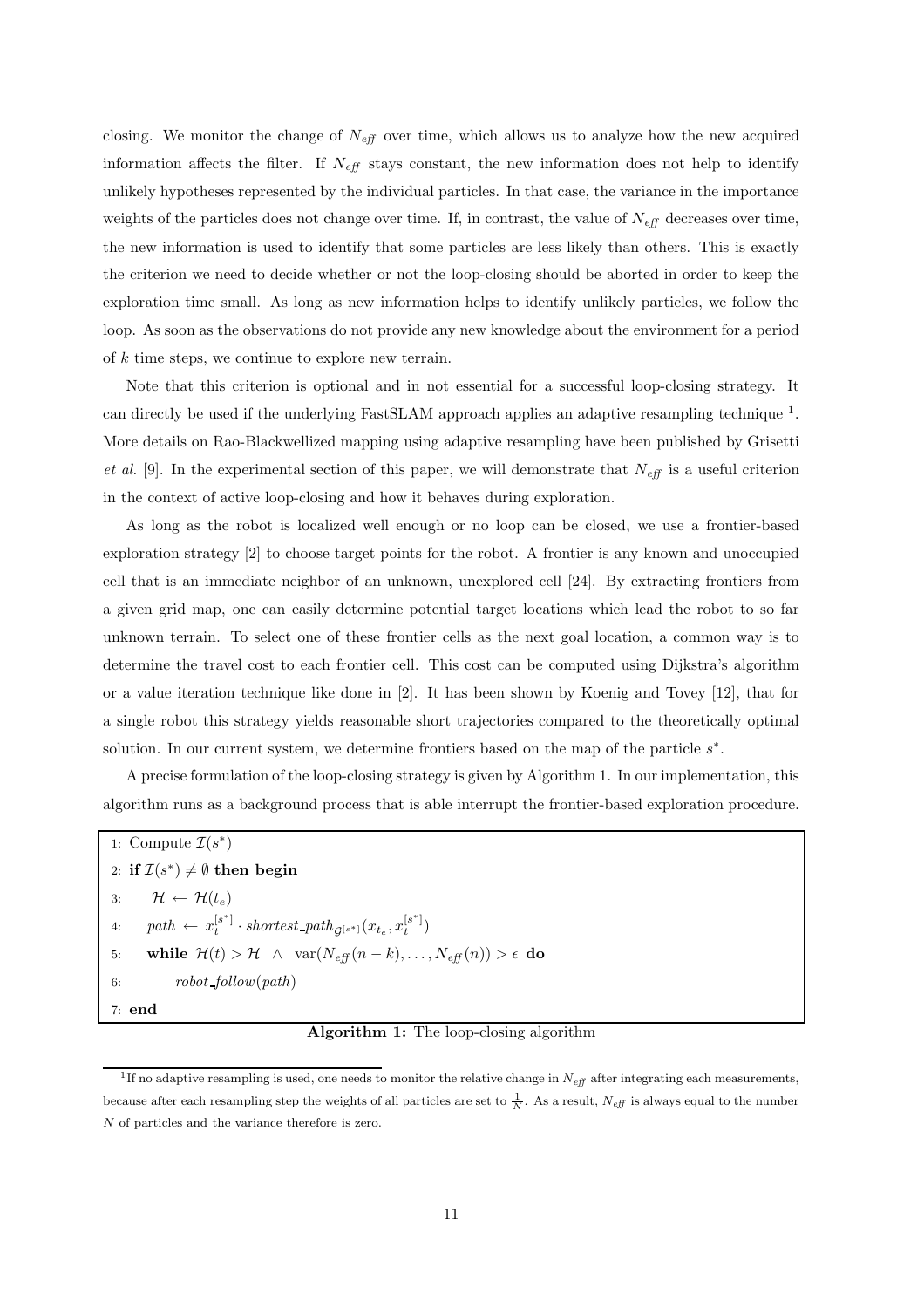

Figure 7: Active loop-closing of multiple nested loops.

### 4.4 Handling Multiple Nested Loops

Note that our loop-closing technique can also handle multiple nested loops. During the loop-closing process, the robot follows its previously taken trajectory to re-localize. It does not leave this trajectory until the termination criterion (see line 5 in Algorithm 1) is fulfilled. Therefore, it never starts a new loop-closing process before the current one is completed. A typical example with multiple nested loops is illustrated in Figure 7. In the situation depicted in the left picture, the robot starts with the loop-closing process for the inner loop. After completing the most inner loop, it moves to the second inner one and again starts the loop-closing process. Since our algorithm considers the uncertainty at the entry point, it keeps enough variance in the filter to also close the outer loop correctly. In general, the quality of the solution and whether or not the overall process succeeds depends on the number of particles used. Since determining this quantity is an open research problem, the number of particles has to be defined by the user in our current system.

# 5 Experiments

Our approach has been implemented and evaluated in a series of real world and simulation experiments. For the real world experiments we used an iRobot B21r robot and an ActivMedia Pioneer II robot. Both are equipped with a SICK laser range finder. For the simulation experiments we used the realtime simulator of the Carnegie Mellon Robot Navigation Toolkit [18].

The experiments described in this section are designed to illustrate that our approach can be used to actively learn accurate maps of large indoor environments. Furthermore, they demonstrate that our integrated approach yields better results than an approach without active loop-closing. Additionally, we analyze how the active termination of the loop-closure influences the result of the mapping process.

#### 5.1 Real World Exploration

The first experiment was carried out to illustrate that our current system can effectively control a mobile robot to actively close loops during exploration. To perform this experiment, we used a Pioneer II robot to explore the main lobby of the Department for Computer Science at the University of Freiburg. The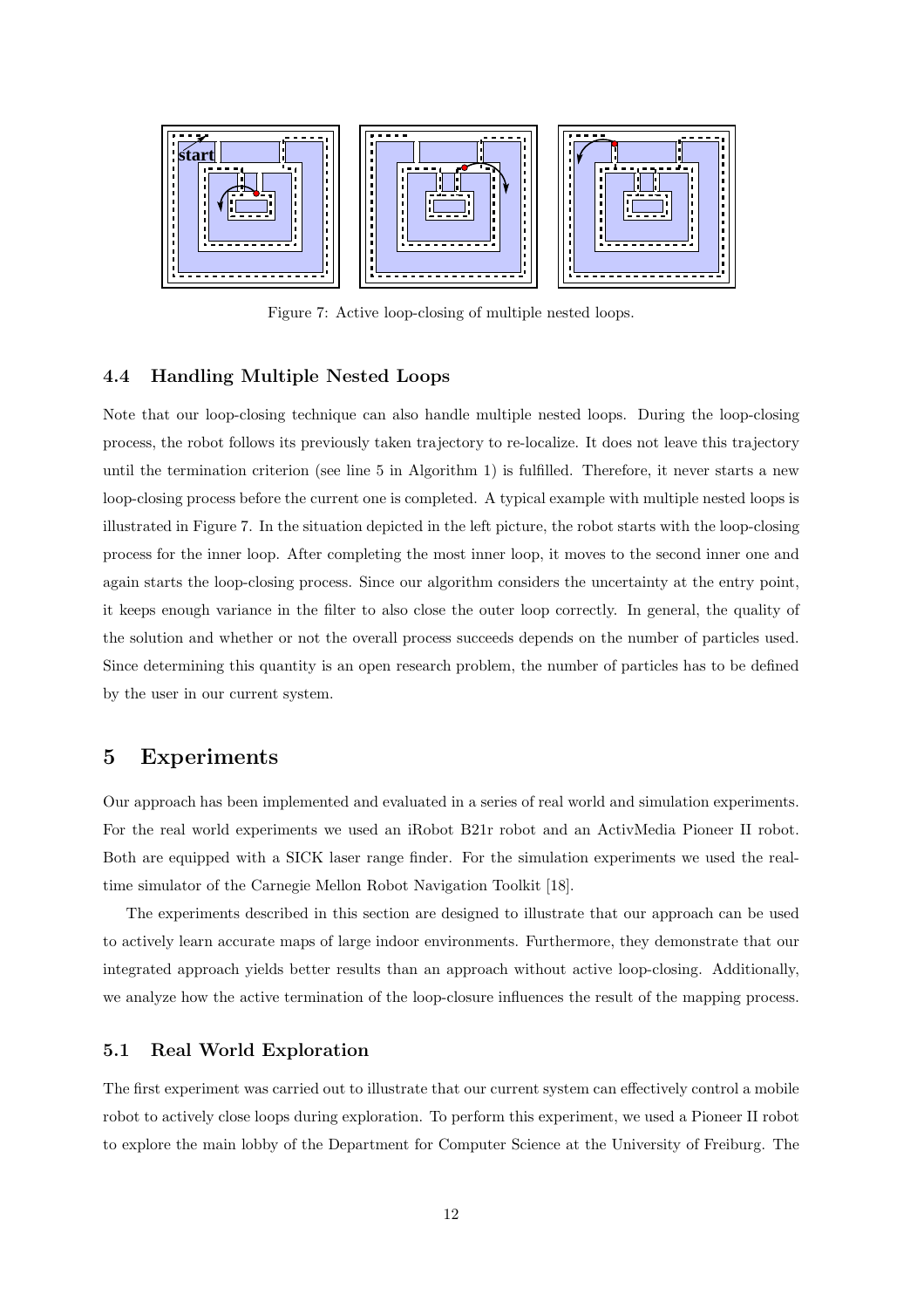

Figure 8: The left image shows the resulting map of an exploration experiment in the entrance hall of the Department for Computer Science at the University of Freiburg. It was carried out using a Pioneer II robot equipped with a laser range scanner (see right image). Also plotted is the path of the robot as well as entry and exit points where the robot started and stopped the active loop-closing process.



Figure 9: This figure depicts an environment with two large loops. The outer loop has a length of over 220m. The left image show the resulting map of a trajectory in which the robot drove through the loops only once. In the second run, the robot visited every loop twice and obtained a highly accurate map (see right image).

size of this environment is  $51m$  by  $18m$ . Figure 8 depicts the final result obtained by a completely autonomous exploration run using our active loop-closing technique. It also depicts the trajectory of the robot, which has an overall length of  $280m$ . The robot decided four times to re-enter a previously visited loop in order to reduce the uncertainty in its pose. Figure 8 also shows the corresponding entry points as well as the positions where the robot left the loops ("exit points"). In this experiment, the FastSLAM routine used 250 particles. As can be seen, the resulting map is quite accurate.

### 5.2 Active Loop-Closing vs. Frontier-Based Exploration

The second experiment should illustrate the difference in approaches that do not consider loop-closing actions. We used real robot data obtained with a B21r robot in the Sieg Hall at the University of Washington. As can be seen from the motivating example in the introduction (Figure 2), the robot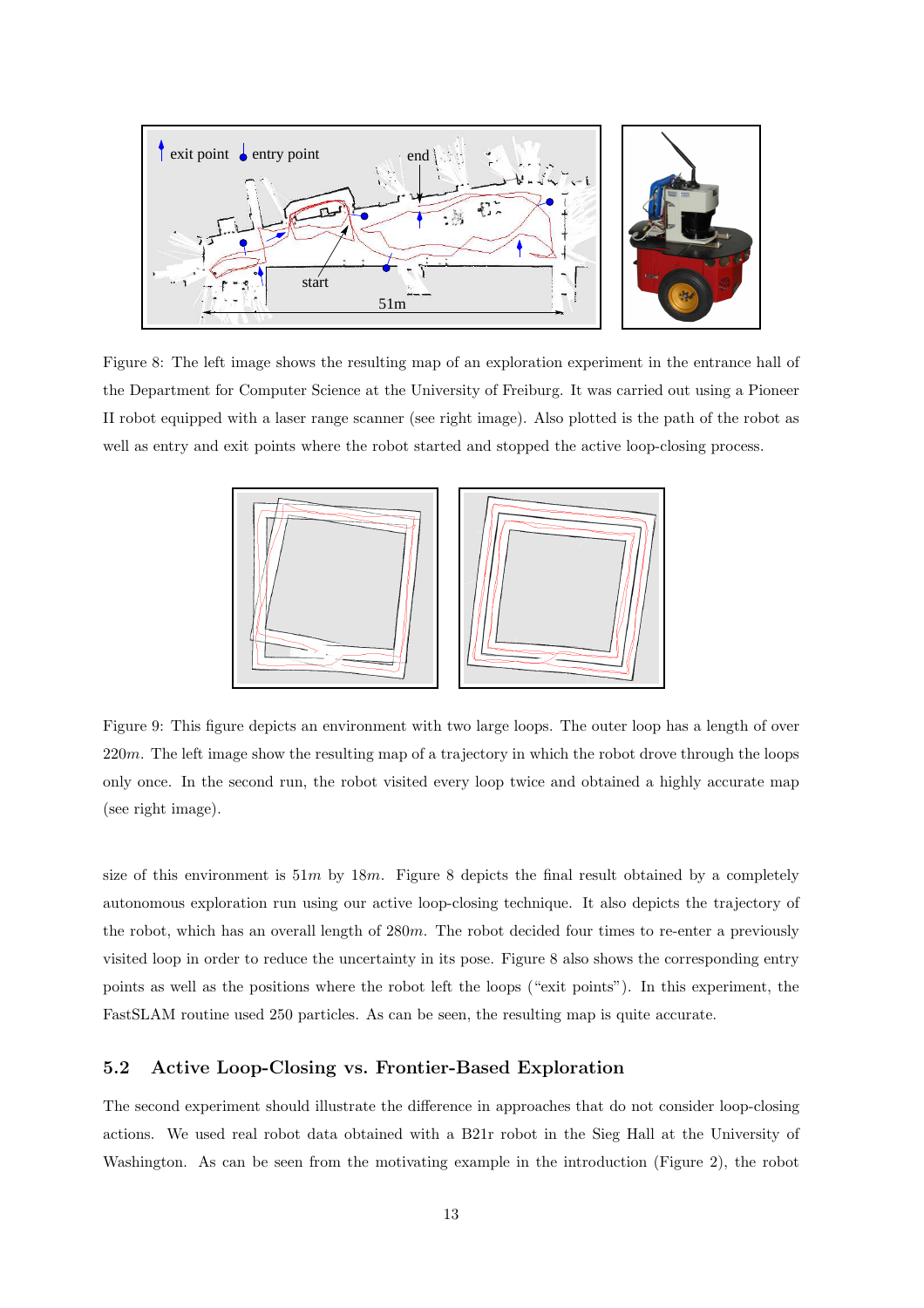traversed the loop twice during map building. To eliminate the influence of measurement noise and different movements of the robot, we removed the data corresponding to one loop traversal from the recorded data file and used this data as input to our FastSLAM algorithm. In this way, we simulated the behavior of a greedy exploration strategy which forces the robot to directly enter the corridor after returning to the starting location in the loop. As can be seen from the same figure, an approach that does not actively re-enter the loop fails to correctly estimate the angle between the loop and the corridor which should be oriented horizontally in that figure. Whereas the angular error was 7 degrees with the standard approach, it was only 1 degree in the case where the robot traversed the loop twice. Both maps corresponded to the particle with the highest accumulated importance factor.

A further experiment that illustrates the advantage of place re-visiting is shown in Figure 9. The environment used in this simulation run is  $80m$  by  $80m$  and contains two large nested loops with nearly featureless corridors. The left image shows the result of the frontier-based approach which traversed each loop only once. Since the robot is not able to correct the accumulated pose error, the resulting map contains large inconsistencies and two of the corridors are mapped onto each other. Our approach, in contrast, first revisits the outer loop before entering the inner one (see right image). Accordingly, the resulting map is quite accurate.

### 5.3 A Quantitative Analysis

To quantitatively evaluate the advantage of the loop-closing behavior, we performed a series of simulation experiments in an environment similar to Sieg Hall. We performed 20 experiments, 10 with active loopclosing and 10 without. After completing the exploration task, we measured the average error in the relative distances between positions lying on the resulting estimated trajectory and the ground truth provided by the simulator. The results are depicted in Figure 10. As can be seen, the active loop-closing behavior significantly reduces the error in the position of the robot.

#### 5.4 Importance of the Termination Criterion

In this experiment, we analyze the importance of the constraint that terminates the active loop-closing behavior as soon as the current uncertainty  $\mathcal{H}(t)$  of the belief drops under the uncertainty  $\mathcal{H}(t_e)$  of the posterior when the robot was at the entry point the last time.

In this simulated experiment, the robot had to explore an environment which contains two nested loops and is depicted in Figure 11 (d). In the first case, we simply used a constant threshold to determine whether or not the loop-closing behavior should be stopped. In the second case, we applied the additional constraint that the uncertainty should not become smaller than  $\mathcal{H}(t_e)$ .

Figure 6 shows the map of the particle with the highest accumulated importance weight obtained with our algorithm using a constant threshold instead of considering  $\mathcal{H}(t_e)$ . In this case, the robot repeatedly traversed the inner loop (left image) until its uncertainty was reduced below a certain threshold. After three and a half rounds it decided to again explore unknown terrain, but the diversity of hypotheses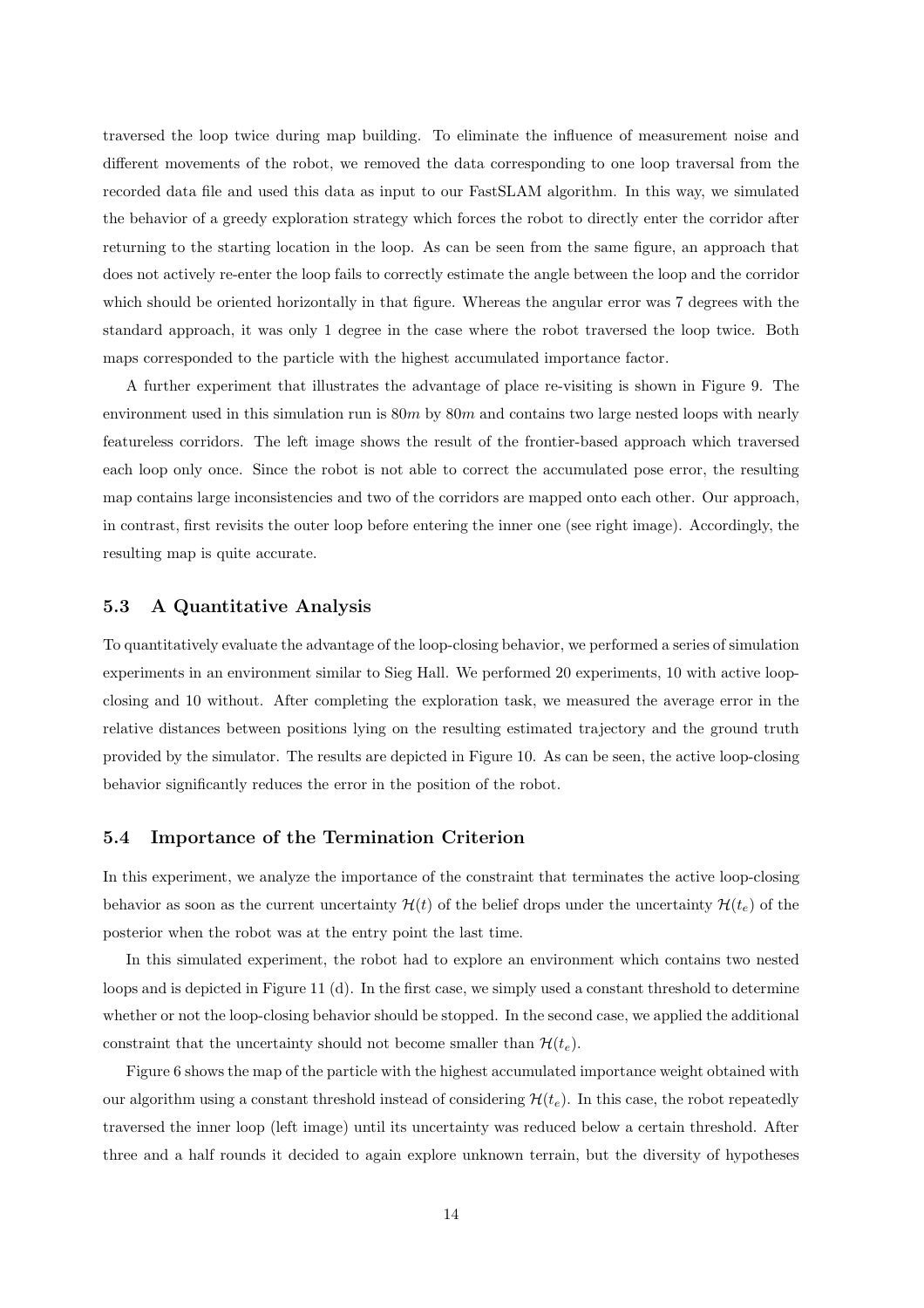

Figure 10: This figure compares our loop-closing strategy with a pure frontier-based exploration technique. The left bar in this graph plots the average error in the pose of the robot obtained with our loop-closing strategy. The right one shows the average error when a frontier-based approach was used. As can be seen, our technique significantly reduces the distances between the estimated positions and the ground truth (confidence intervals do not overlap).

had decreased too much (middle image). Accordingly the robot was unable to accurately close the outer loop (right image). We repeated this experiment several times and in none of the cases was the robot able to correctly map the environment. In contrast, our approach using the additional constraint always generated an accurate map. One example is shown in Figure 11. Here, the robot stopped the loop-closing after traversing half of the inner loop. In both cases we used 80 particles.

As this experiment illustrates, the termination of the loop-closing is important for the convergence of the filter and to obtain accurate maps in environments with several (nested) loops. Note that similar results in principle can also be obtained without this termination constraint if the number of particles is dramatically increased. Since exploration is an online problem and each particle carries its own map it is of utmost importance to keep the number of particles as small as possible. Therefore, our approach can also be regarded as a contribution to limit the number of particles during FastSLAM.

### 5.5 Evolution of  $N_{\text{eff}}$

In this experiment, we demonstrate the behavior of the optional termination criterion that triggers the active loop-closing behavior. Additionally to the constraint that the uncertainty  $\mathcal{H}(t)$  must be bigger than the uncertainty at the entry point  $\mathcal{H}(t_e)$  of the loop, the process is stopped whenever the effective number of particles  $N_{\text{eff}}$  stays constant for a certain period of time. This criterion, which can be applied if the underlying mapping system uses an adaptive resampling technique [9], was introduced to avoid that the robot moves through the loop even if no new information can be obtained from the sensor data. The robot re-traverses the loop only as long as the sensor data is useful to identify unlikely hypotheses about maps and poses.

One typical evolution of  $N_{\text{eff}}$  is depicted in the left image of Figure 12. To achieve a good visualization of the evolution of  $N_{\text{eff}}$ , we processed a recorded data file using 150 particles. Due to the adaptive resampling strategy, only very few resampling operations were needed. The robot started at position A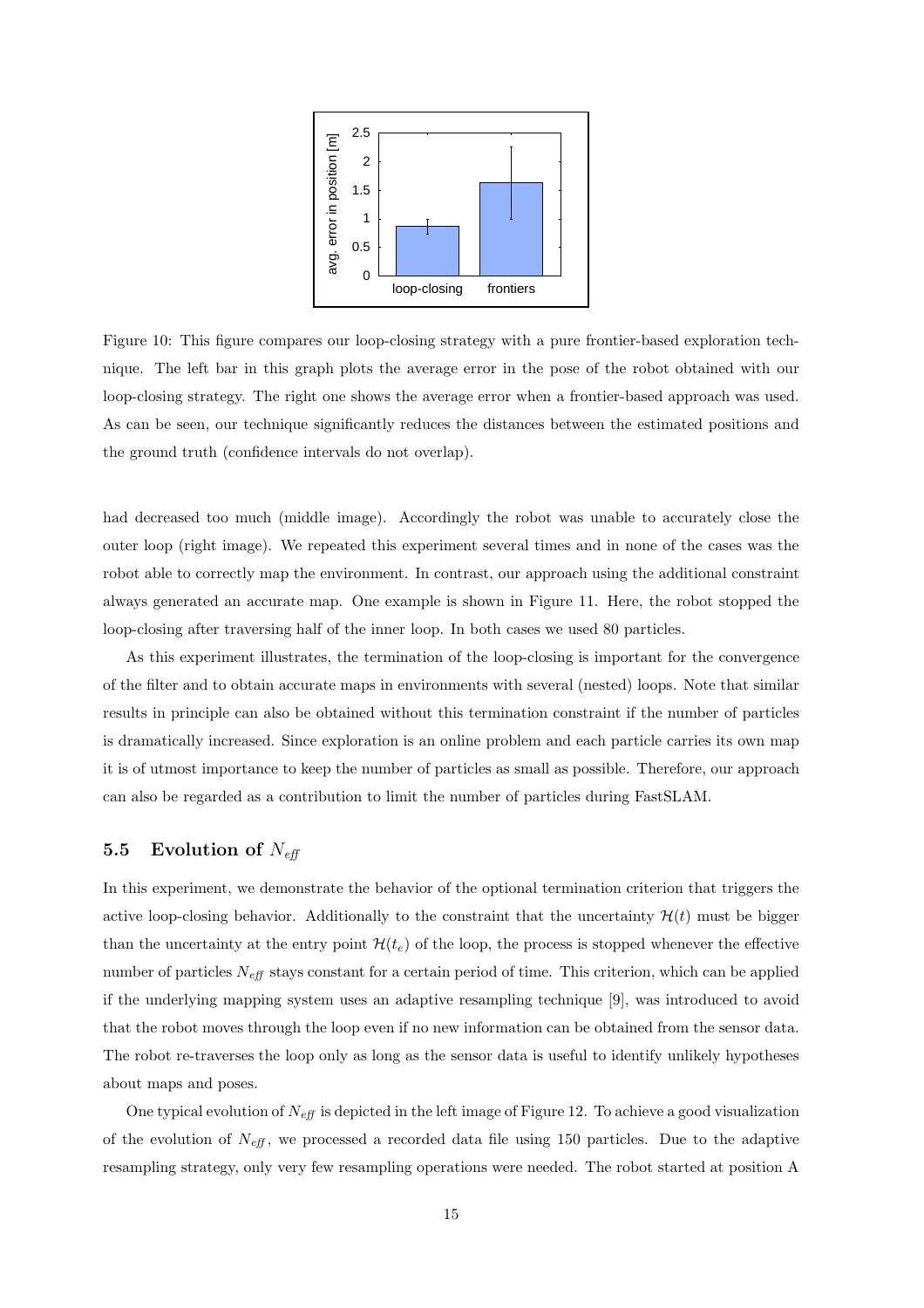

Figure 11: In image (a), the robot detected an opportunity to close a loop. It traversed parts of the inner loop as long as its uncertainty exceed the uncertainty  $\mathcal{H}(t_e)$  of the posterior when the robot at the entry point and started the loop-closing process. The robot then turned back and left the loop (b) so that enough hypotheses survived to correctly close the outer loop (c) and (d). In contrast, a system considering only a constant threshold criterion fails to map the environment correctly as depicted in Figure 6.



Figure 12: The graph plots the evolution of the  $N_{\text{eff}}$  function over time during an experiment carried out in the environment shown in the right image. The robot started at position A. The position B corresponds to the closure of the inner loop, and C corresponds to closure of the outer loop.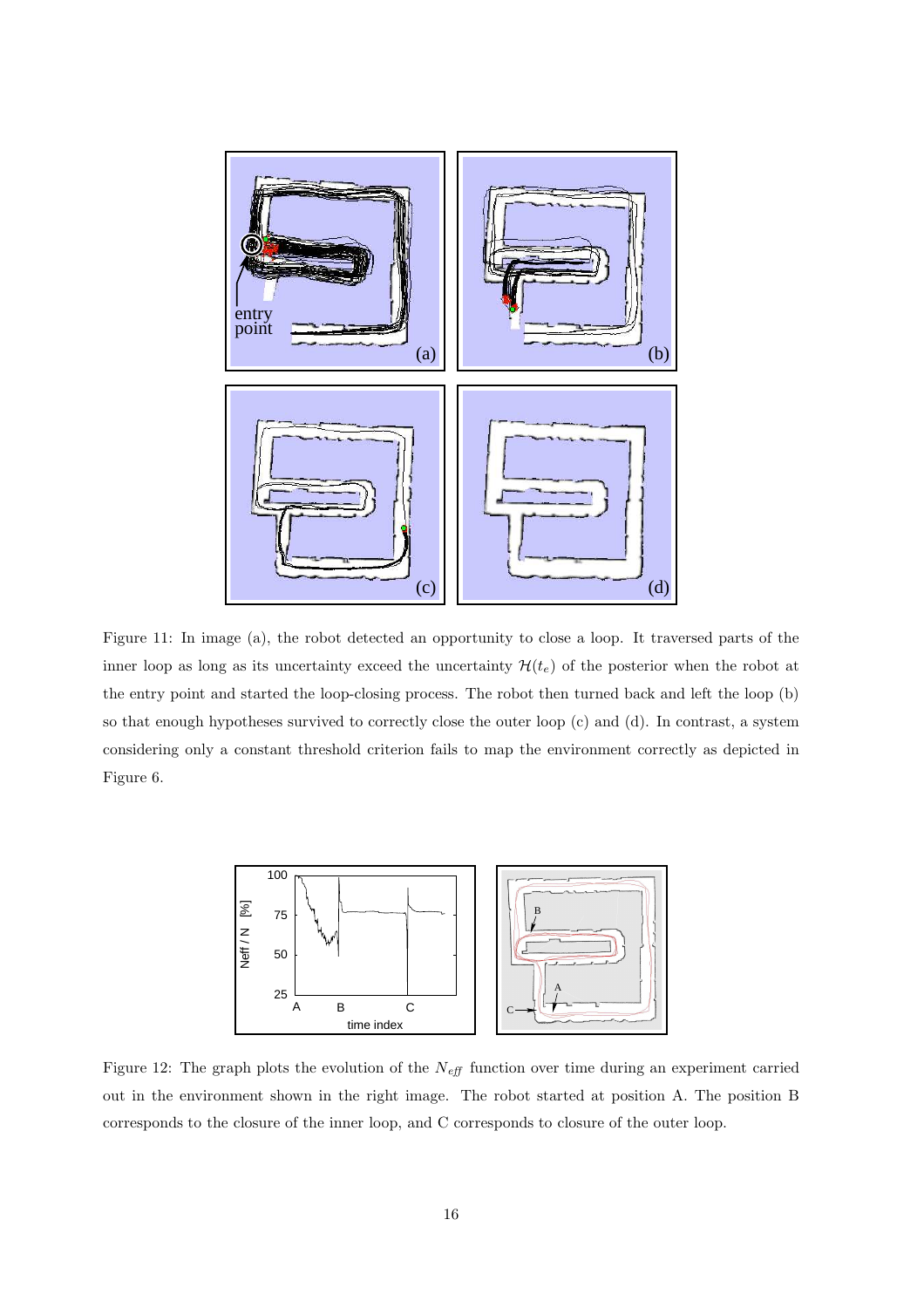and in the first part of the experiment moved through unknown terrain (between the positions A and B). As can be seen,  $N_{\text{eff}}$  decreases over time. After the loop has been closed correctly and unlikely hypotheses had partly been removed by the resampling action (position B), the robot re-traversed the inner loop and  $N_{\text{eff}}$  stayed more or less constant. This indicates that acquiring further data in this area has only a small effect on the relative likelihood of the particles and the system could not determine which hypotheses represented unlikely configurations. In such a situation, it therefore makes more sense to focus on new terrain acquisition and to not continue the loop-closing process.

Furthermore, we analyzed the length of the trajectory traveled by the robot. Due to the active loopclosing, our technique generates longer trajectories compared to a purely frontier-based exploration strategy. We performed several experiments in different environments in which the robot had the opportunity to close loops and measured the average overhead. During our experiments, we observed an overhead varying from 3% to 10%, but it obviously depends on number of loops in the environment.

#### 5.6 Multiple Nested Loops

To illustrate, that our approach is able to deal with several nested loops, we performed a simulated experiment shown in Figure 13. The individual images in this figure depict eight snapshots recorded during exploration. Image (a) depicts the robot while exploring new terrain and image (b) while actively closing the most inner loop. After that, the robot focused on acquiring so far unknown terrain and maps the most outer loop as shown in (c) and (d). Then the robot detects a possibility to close a loop (e) and follows its previously taken trajectory (f). After aborting the loop closing behavior, the robot again explores the loop in the middle (g), again closes the loop accurately, and finishes the exploration task (h).

#### 5.7 Computational Resources

Note that our loop-closing approach needs only a few additional resources. To detect loops, we maintain an additional topological map for each particle. These topological maps are stored as a graph structure and for typical environments only a few kilobytes of extra memory is needed. To determine the distances based on the grid map in Eq. (3) and (4), our approach directly re-uses the result of a value iteration (alternatively Dijkstra's algorithm) computed on the most likely grid map, which has already been computed in order to evaluate the frontier cells. Only the distance computation using the topological map needs to be done from scratch. However, since the number of nodes in the topological map is much smaller than the number of grid cells, the computational overhead is comparably small. In our experiments, the time to perform all computations in order to decide where to move next increased by around 10ms on a standard PC when activation the active loop-closing technique.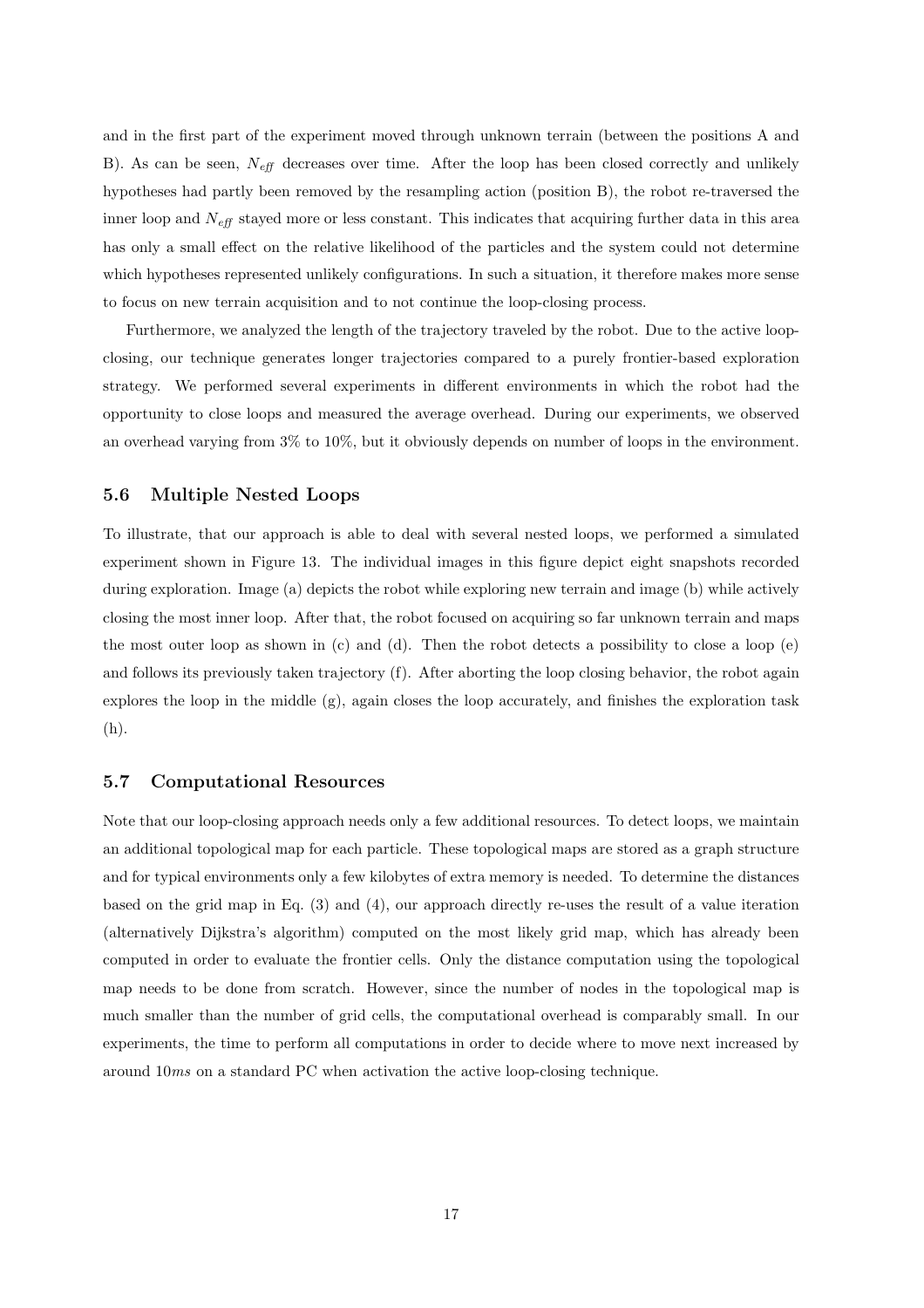

Figure 13: Snapshots during the exploration of a simulated environment with several nested loops. The red circles represent nodes of the topological map plotted on top of the most likely grid map. The yellow circle corresponds to the frontier cell the robot currently seeks to reach.

# 6 Conclusions

In this paper, we presented a novel approach for active loop-closing during autonomous exploration. We combined a Rao-Blackwellized particle filter for localization and mapping with a frontier-based exploration technique extended by the ability to actively close loops. Our algorithm forces the robot to re-traverse previously visited loops and in this way reduces the uncertainty in the pose estimate. As a result, we obtain more accurate maps compared to standard combinations of SLAM algorithms with exploration techniques. As fewer particles need to be maintained to build accurate maps, our approach can also be regarded as a contribution to limit the number of particles needed during FastSLAM.

# Acknowledgment

This work has partly been supported by the German Science Foundation (DFG) under contract number SFB/TR-8 (project A3) and by the EC under contract number FP6-004250-CoSy.

# REFERENCES

[1] F. Bourgoult, A.A. Makarenko, S.B. Williams, B. Grocholsky, and F. Durrant-Whyte. Information based adaptive robotic exploration. In Proc. of the IEEE/RSJ Int. Conf. on Intelligent Robots and Systems (IROS), Lausanne, Switzerland, 2002.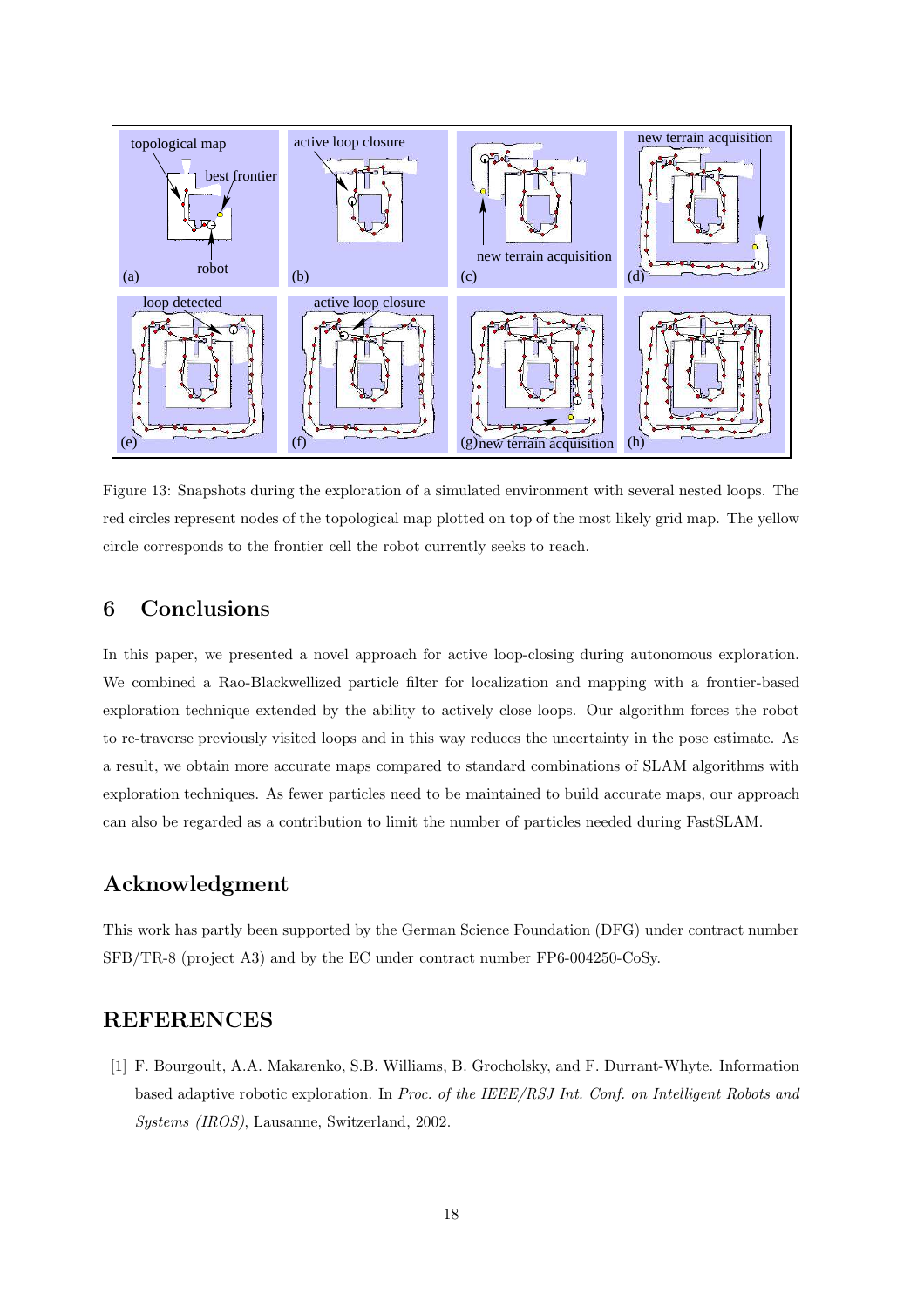- [2] W. Burgard, M. Moors, C. Stachniss, and F. Schneider. Coordinated multi-robot exploration. IEEE Transactions on Robotics, 2005. To appear.
- [3] F. Dellaert, D. Fox, W. Burgard, and S. Thrun. Monte carlo localization for mobile robots. In Proc. of the IEEE Int. Conf. on Robotics  $\mathcal{B}$  Automation (ICRA), Leuven, Belgium, 1998.
- [4] G. Dissanayake, H. Durrant-Whyte, and T. Bailey. A computationally efficient solution to the simultaneous localisation and map building (SLAM) problem. In *ICRA'2000 Workshop on Mobile* Robot Navigation and Mapping, San Francisco, CA, USA, 2000.
- [5] A. Doucet, J.F.G. de Freitas, K. Murphy, and S. Russel. Rao-blackwellized partcile filtering for dynamic bayesian networks. In Proc. of the Conf. on Uncertainty in Artificial Intelligence (UAI), Stanford, CA, USA, 2000.
- [6] A. Eliazar and R. Parr. DP-SLAM: Fast, robust simultainous localization and mapping without predetermined landmarks. In Proc. of the Int. Conf. on Artificial Intelligence (IJCAI), Acapulco, Mexico, 2003.
- [7] H. Feder, J. Leonard, and C. Smith. Adaptive mobile robot navigation and mapping. Int. Journal of Robotics Research, 18(7), 1999.
- [8] R. Grabowski, P. Khosla, and H. Choset. Autonomous exploration via regions of interest. In Proc. of the IEEE/RSJ Int. Conf. on Intelligent Robots and Systems (IROS), Las Vegas, NV, USA, 2003.
- [9] G. Grisetti, C. Stachniss, and W. Burgard. Improving grid-based slam with rao-blackwellized particle filters by adaptive proposals and selective resampling. In Proc. of the IEEE Int. Conf. on Robotics & Automation (ICRA), pages 2443–2448, Barcelona, Spain, 2005.
- [10] J.-S. Gutmann and K. Konolige. Incremental mapping of large cyclic environments. In Proc. of the IEEE Int. Symposium on Computational Intelligence in Robotics and Automation (CIRA), pages 318–325, Monterey, CA, USA, 1999.
- [11] D. Hähnel, W. Burgard, D. Fox, and S. Thrun. An efficient FastSLAM algorithm for generating maps of large-scale cyclic environments from raw laser range measurements. In Proc. of the IEEE/RSJ Int. Conf. on Intelligent Robots and Systems (IROS), Las Vegas, NV, USA, 2003.
- [12] S. Koenig and C. Tovey. Improved analysis of greedy mapping. In Proc. of the IEEE/RSJ Int. Conf. on Intelligent Robots and Systems (IROS), Las Vegas, NV, USA, 2003.
- [13] J.S. Liu. Metropolized independent sampling with comparisons to rejection sampling and importance sampling. Statist. Comput., 6:113–119, 1996.
- [14] A.A. Makarenko, S.B. Williams, F. Bourgoult, and F. Durrant-Whyte. An experiment in integrated exploration. In Proc. of the IEEE/RSJ Int. Conf. on Intelligent Robots and Systems (IROS), Lausanne, Switzerland, 2002.